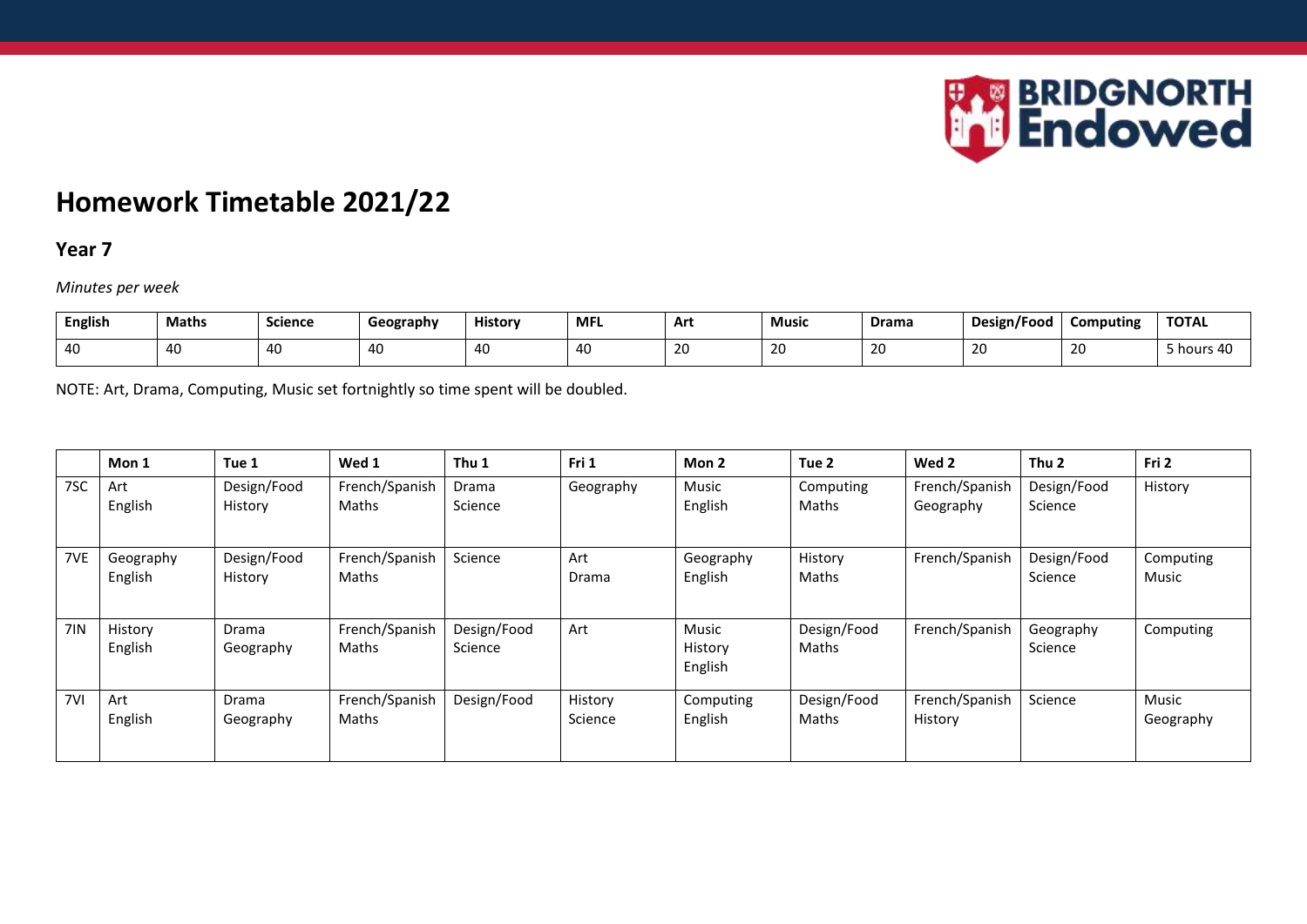*Minutes per week*

| <b>English</b> | <b>Maths</b> | Science | Geography | <b>History</b> | <b>MFL</b> | Art | Music | Drama        | Design/Food | Computing          | <b>TOTAL</b>               |
|----------------|--------------|---------|-----------|----------------|------------|-----|-------|--------------|-------------|--------------------|----------------------------|
|                | ╌            |         |           |                |            |     |       | $\sim$<br>-- | --          | $\sim$<br><u>_</u> | $\sim$<br>hour<br><u>.</u> |

NOTE: Art, Drama, Computing, Music set fortnightly so time spent will be doubled.

|            | Mon 1                   | Tue 1                    | Wed 1                       | Thu 1              | Fri 1              | Mon 2                             | Tue 2                       | Wed 2                     | Thu <sub>2</sub>              | Fri 2                     |
|------------|-------------------------|--------------------------|-----------------------------|--------------------|--------------------|-----------------------------------|-----------------------------|---------------------------|-------------------------------|---------------------------|
| 8SC        | Art<br>English<br>Maths | Design/Food<br>Geography | French/Spanish              | Drama<br>History   | Science            | Computing<br>English              | Maths                       | <b>Music</b><br>Geography | Design/Food<br>French/Spanish | History<br>Science        |
| 8VE        | English<br>Maths        | Drama<br>Design/Food     | French/Spanish<br>Geography | Art<br>History     | Science            | English                           | Music<br>Geography<br>Maths | Computing                 | Design/Food<br>French/Spanish | History<br>Science        |
| <b>8IN</b> | English<br>Maths        | Drama<br>Geography       | Art<br>French/Spanish       | Design/Food        | History<br>Science | Computing<br>Geography<br>English | Maths                       | Music<br>History          | Design/Food                   | French/Spanish<br>Science |
| 8VI        | English<br>Maths        | Drama                    | French/Spanish<br>Geography | Art<br>Design/Food | History<br>Science | Music<br>English                  | History<br>Maths            | Computing<br>Geography    | Design/Food                   | French/Spanish<br>Science |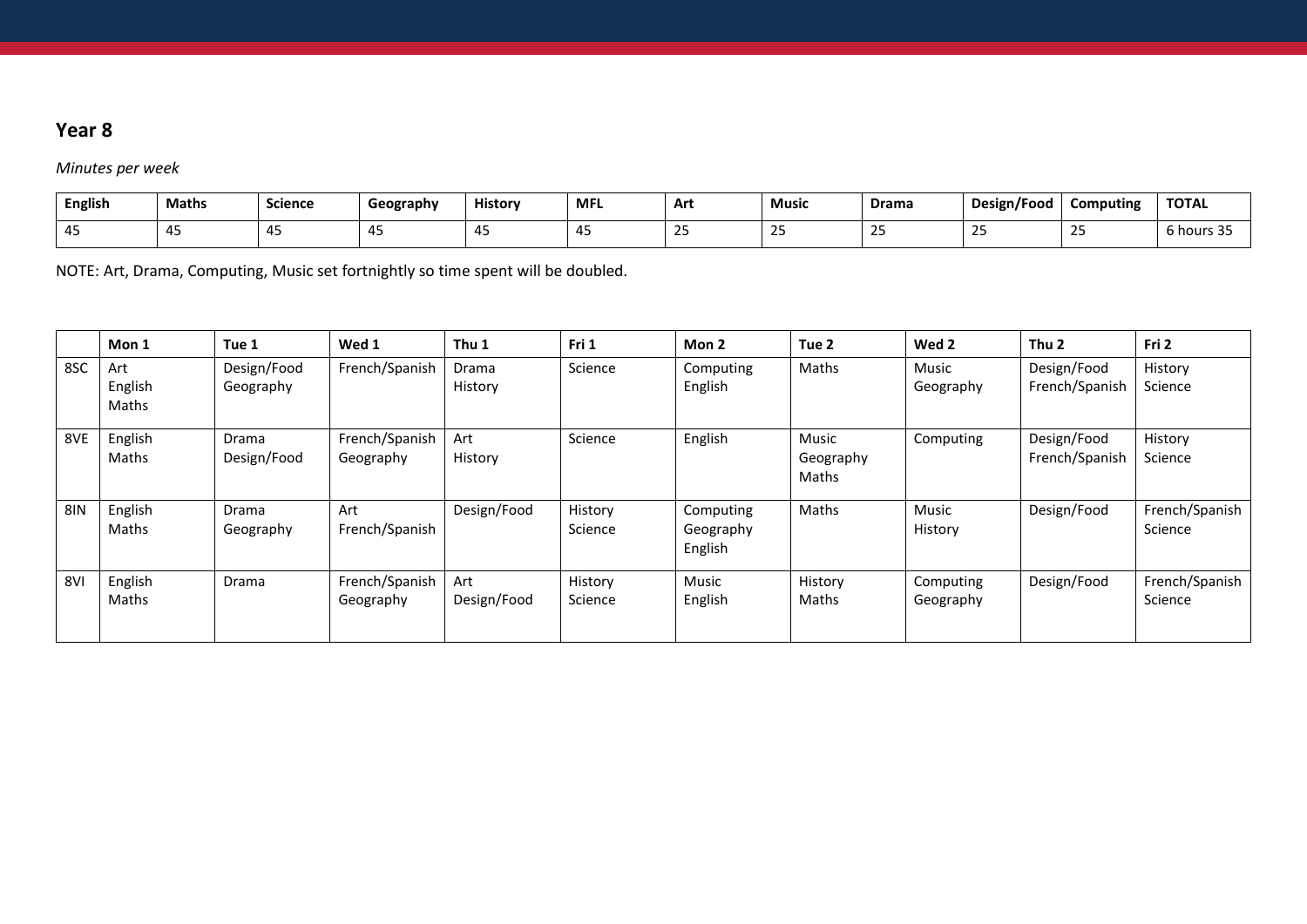#### *Minutes per week*

| <b>English</b> | <b>Maths</b> | <b>Science</b> | Geography  | <b>History</b> | <b>MFL</b> | Art          | <b>Music</b> | Drama            | Design/Food | Computing | <b>TOTAL</b>      |
|----------------|--------------|----------------|------------|----------------|------------|--------------|--------------|------------------|-------------|-----------|-------------------|
| $\sim$<br>JU   | JL           | $ \sim$<br>50  | <u>. .</u> | $\sim$<br>51   | ںر         | $\sim$<br>30 | -21          | $\sim$<br>◢<br>J | -41<br>ັ    | 30        | ົາດ<br>7 hours 30 |

NOTE: Art, Drama, Computing, Music set fortnightly so time spent will be doubled.

|            | Mon 1                                  | Tue 1              | Wed 1                   | Thu 1            | Fri 1              | Mon 2                     | Tue 2                    | Wed 2                | Thu <sub>2</sub>   | Fri 2            |
|------------|----------------------------------------|--------------------|-------------------------|------------------|--------------------|---------------------------|--------------------------|----------------------|--------------------|------------------|
| 9SC        | French/Spanish<br>English<br>Geography | Art                | Maths<br>History        | Design/Food      | Drama<br>Science   | French/Spanish<br>English | Design/Food<br>Music     | Computing<br>Science | Maths<br>Geography | History          |
| 9VE        | French/Spanish<br>English              | Geography          | Art<br>History<br>Maths | Design/Food      | Drama<br>Science   | French/Spanish<br>English | Computing<br>Design/Food | Music<br>Science     | History<br>Maths   | Geography        |
| <b>9IN</b> | Art<br>French/Spanish<br>English       | Design/Food        | Geography<br>Maths      | Drama            | History<br>Science | French/Spanish<br>English | Design/Food<br>Geography | Computing<br>Science | Maths              | Music<br>History |
| 9VI        | French/Spanish<br>English              | Art<br>Design/Food | Geography<br>Maths      | Drama<br>History | Science            | French/Spanish<br>English | Computing<br>Design/Food | History<br>Science   | Music<br>Maths     | Geography        |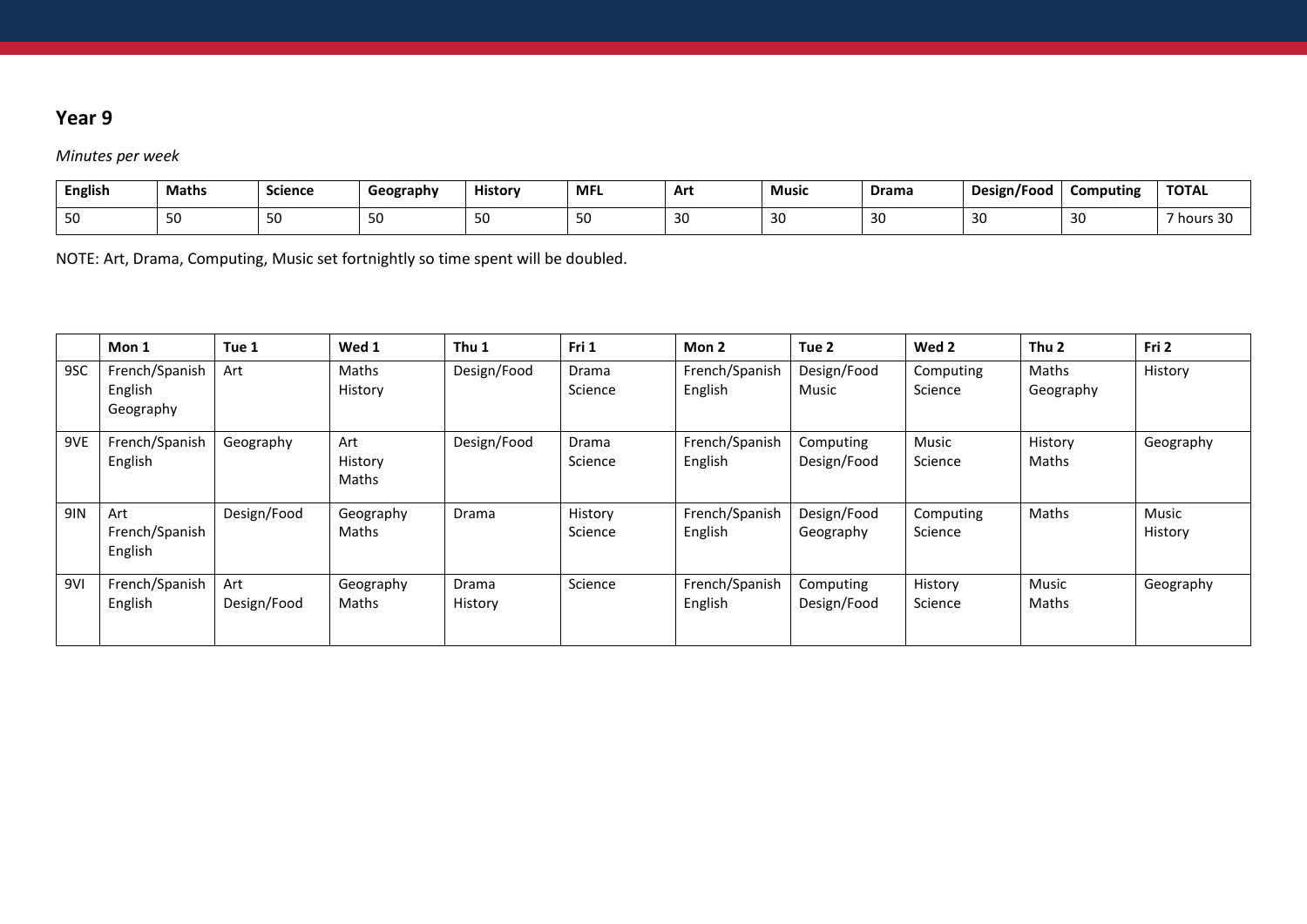*Minutes per week*

|           | <b>English</b> | Math <sup>.</sup> | <b>Science</b> | $\sim$ $\sim$<br><b>Option 1</b> | Option : | Option: | - -<br>Option 4 | <b>TOTAL</b>              |
|-----------|----------------|-------------------|----------------|----------------------------------|----------|---------|-----------------|---------------------------|
| ∩٢<br>JU. |                | 90                | ഹ<br>◡         | 60                               | 60       | юU      | 60              | - -<br><sup>፡</sup> hours |

NOTE: English and Maths will set one 90-minute homework, Science will be 2 x 45 minutes as classes will be taught by two teachers.

| English                                  |
|------------------------------------------|
|                                          |
| Chemistry (10B)<br>Chemistry (10E)       |
| Physics (10E)                            |
| Science (10S)<br><b>Computer Science</b> |
| Science (10T)<br>History (1002)          |
|                                          |
|                                          |
|                                          |
|                                          |
|                                          |
| Music<br>PE (1002)                       |